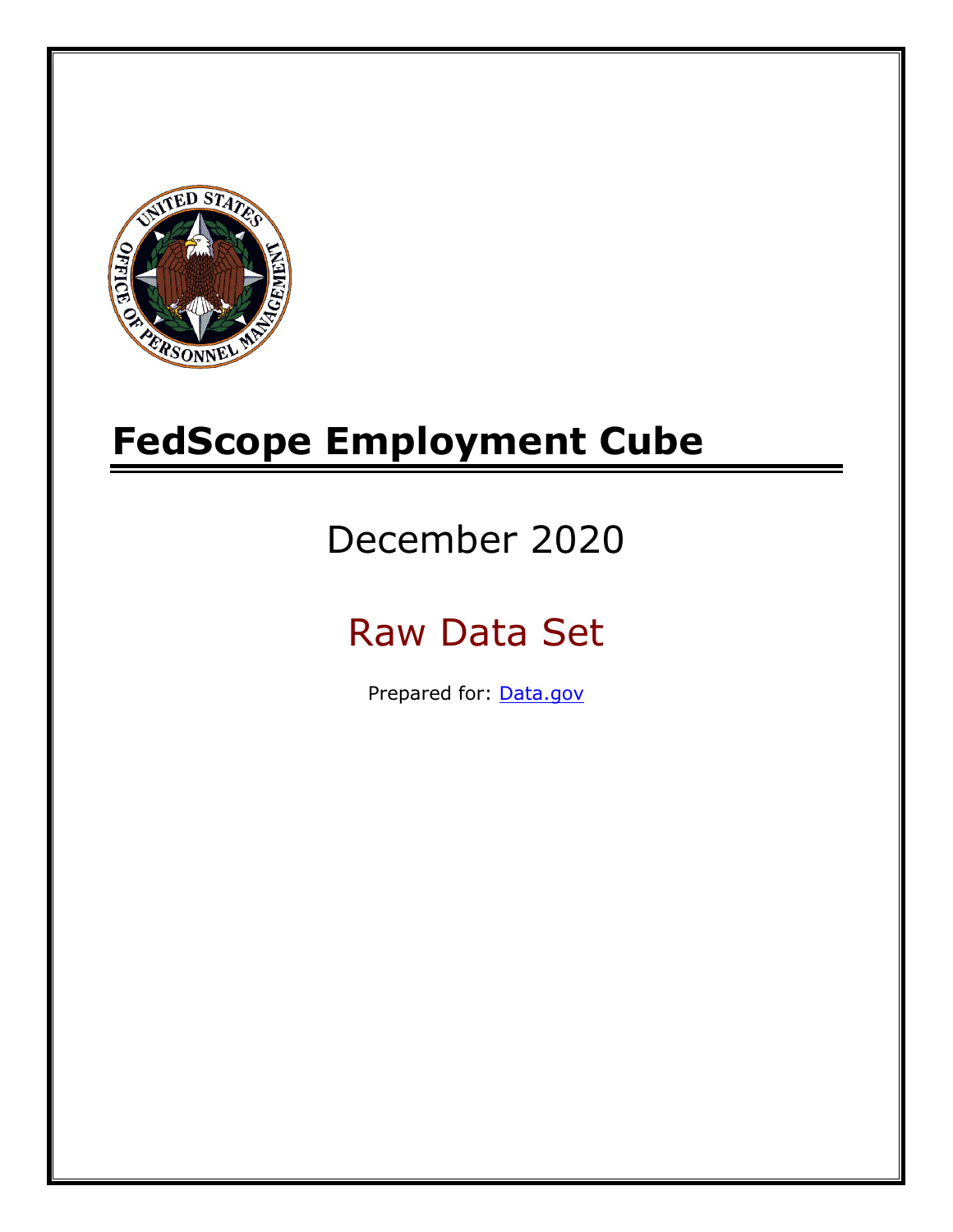**Raw Data Set** [\(https://www.opm.gov/data/\)](https://www.opm.gov/data/)



# **Table of Contents**

| $\mathbf{1}$   |           | <b>OVERVIEW</b>                                | 3                                          |
|----------------|-----------|------------------------------------------------|--------------------------------------------|
|                | 1.1       | Purpose                                        |                                            |
|                | 1.2       | <b>Scope</b>                                   |                                            |
| $\overline{2}$ |           | <b>RAW DATA SET FILE</b>                       | $\begin{array}{c} 3 \\ 3 \\ 3 \end{array}$ |
|                |           | 2.1 FACTDATA                                   |                                            |
| 3              |           | <b>DIMENSION TRANSLATIONS FILES</b>            |                                            |
|                | 3.1       | Agency                                         | $\frac{5}{5}$                              |
|                | 3.2       | Location                                       | 6                                          |
|                | 3.3       | Age                                            | 6                                          |
|                | 3.4       | <b>Education Level</b>                         | $\overline{7}$                             |
|                | 3.5       | <b>General Schedule &amp; Equivalent Grade</b> | 8                                          |
|                | 3.6       | <b>Length of Service</b>                       | 8                                          |
|                | 3.7       | Occupation                                     | 9                                          |
|                | 3.8       | <b>Occupation Category</b>                     | 9                                          |
|                | 3.9       | Pay Plan & Grade                               | 10                                         |
|                |           | 3.10 Salary Level                              | 10                                         |
|                |           | 3.11 STEM Occupations                          | 11                                         |
|                |           | 3.12 Supervisory Status                        | 11                                         |
|                |           | 3.13 Type of Appointment                       | 12                                         |
|                |           | 3.14 Work Schedule                             | 12                                         |
|                |           | 3.15 Work Status                               | 13                                         |
|                | 3.16 Date |                                                | 13                                         |
|                |           | 3.17 Employment                                | 14                                         |
|                |           | 3.18 Average Salary                            | 14                                         |
|                |           | 3.19 Average Length of Service                 | 14                                         |
| $\overline{4}$ |           | <b>DATA DEFINITIONS</b>                        | 15                                         |
|                | 4.1       | <b>Agency</b>                                  | 15                                         |
|                | 4.2       | Location                                       | 15                                         |
|                | 4.3       | Age                                            | 15                                         |
|                | 4.4       | <b>Education Level</b>                         | 15                                         |
|                | 4.5       | <b>General Schedule &amp; Equivalent Grade</b> | 15                                         |
|                | 4.6       | <b>Length of Service</b>                       | 15                                         |
|                | 4.7       | Occupation                                     | 15                                         |
|                | 4.8       | <b>Occupation Category</b>                     | 15                                         |
|                | 4.9       | Pay Plan & Grade                               | 16                                         |
|                | 4.10      | <b>Salary Level</b>                            | 16                                         |
|                | 4.11      | <b>STEM Occupations</b>                        | 16                                         |
|                | 4.12      | <b>Supervisory Status</b>                      | 16                                         |
|                | 4.13      | <b>Type of Appointment</b>                     | 16                                         |
|                | 4.14      | <b>Work Schedule</b>                           | 16                                         |

**Source**: FedScope [\(https://www.fedscope.opm.gov/\)](https://www.fedscope.opm.gov/) 1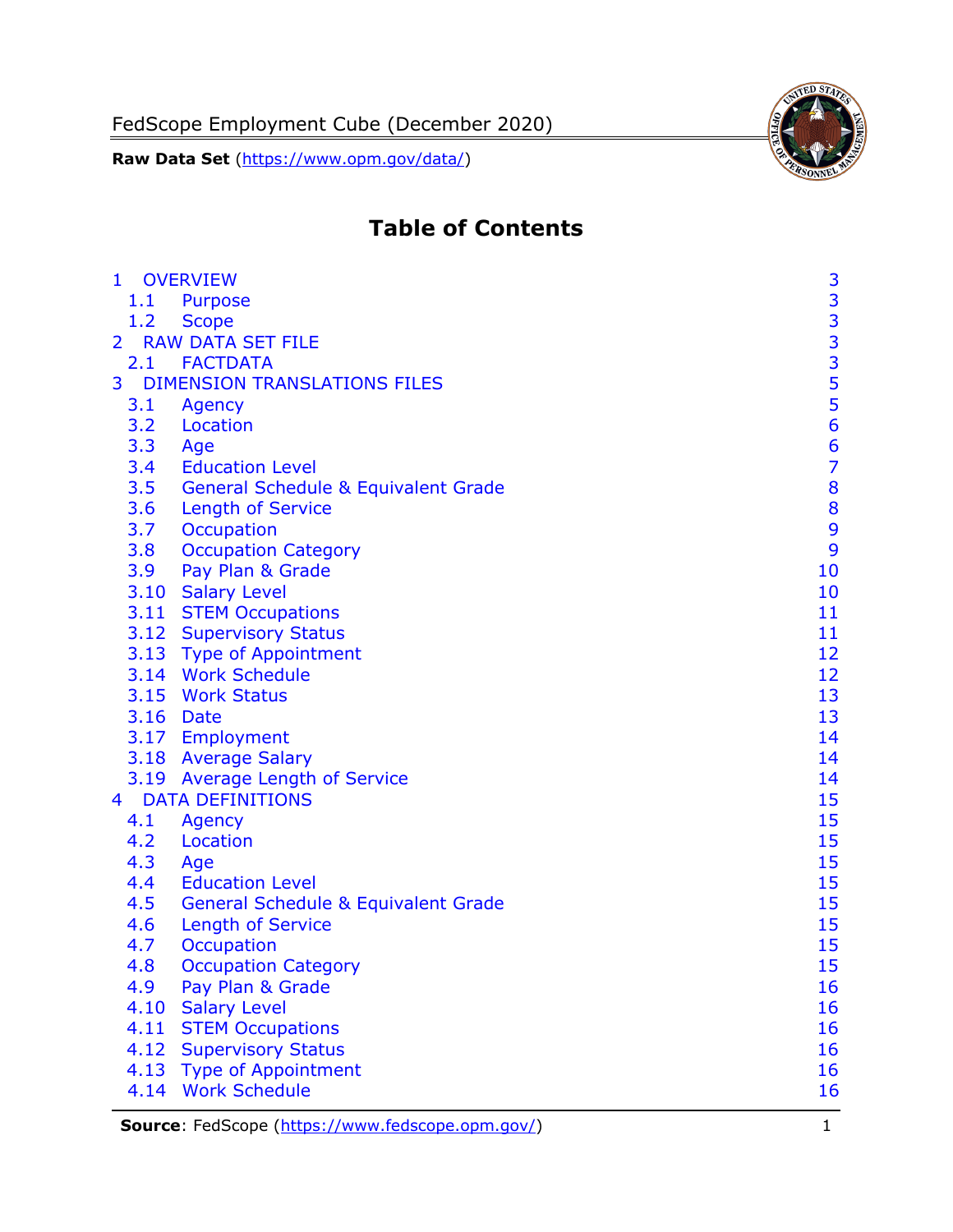FedScope Employment Cube (December 2020) **Raw Data Set** [\(https://www.opm.gov/data/\)](https://www.opm.gov/data/) 4.15 [Work Status](#page-16-6) 16 4.16 [Date](#page-16-7) 16 and 16 and 16 and 16 and 16 and 16 and 16 and 16 and 16 and 16 and 16 and 16 and 16 and 16 and 16 4.17 [Employment](#page-17-0) 17 4.18 [Average Salary](#page-17-1) 17 4.19 [Average Length of Service](#page-17-2) 17 and 17 5 [APPENDIX](#page-18-0) 18 5.1 [SAS Program to Read Raw Data Sets for Data Analysis](#page-18-1) 18 5.2 [FedScope General Public Web Site](#page-18-2) 18 and 18

### **Listing of Tables**

| Table 2.1: FACTDATA.TXT Record Layout   | 4  |
|-----------------------------------------|----|
| Table 3.1: DTagy.txt Record Layout      | 5  |
| Table 3.2: DTloc.txt Record Layout      | 6  |
| Table 3.3: DTagelvl.txt Record Layout   | 6  |
| Table 3.4: DTedlvl.txt Record Layout    | 7  |
| Table 3.5: DTgsegrd.txt Record Layout   | 8  |
| Table 3.6: DTloslvl.txt Record Layout   | 8  |
| Table 3.7: DTocc.txt Record Layout      | 9  |
| Table 3.8: DTpatco.txt Record Layout    | 9  |
| Table 3.9: DTppgrd.txt Record Layout    | 10 |
| Table 3.10: DTsallvl.txt Record Layout  | 10 |
| Table 3.11: DTstemocc.txt Record Layout | 11 |
| Table 3.12: DTsuper.txt Record Layout   | 11 |
| Table 3.13: DTtoa.txt Record Layout     | 12 |
| Table 3.14: DTwrksch.txt Record Layout  | 12 |
| Table 3.15: DTwkstat.txt Record Layout  | 13 |
| Table 3.16: DTdate.txt Record Layout    | 13 |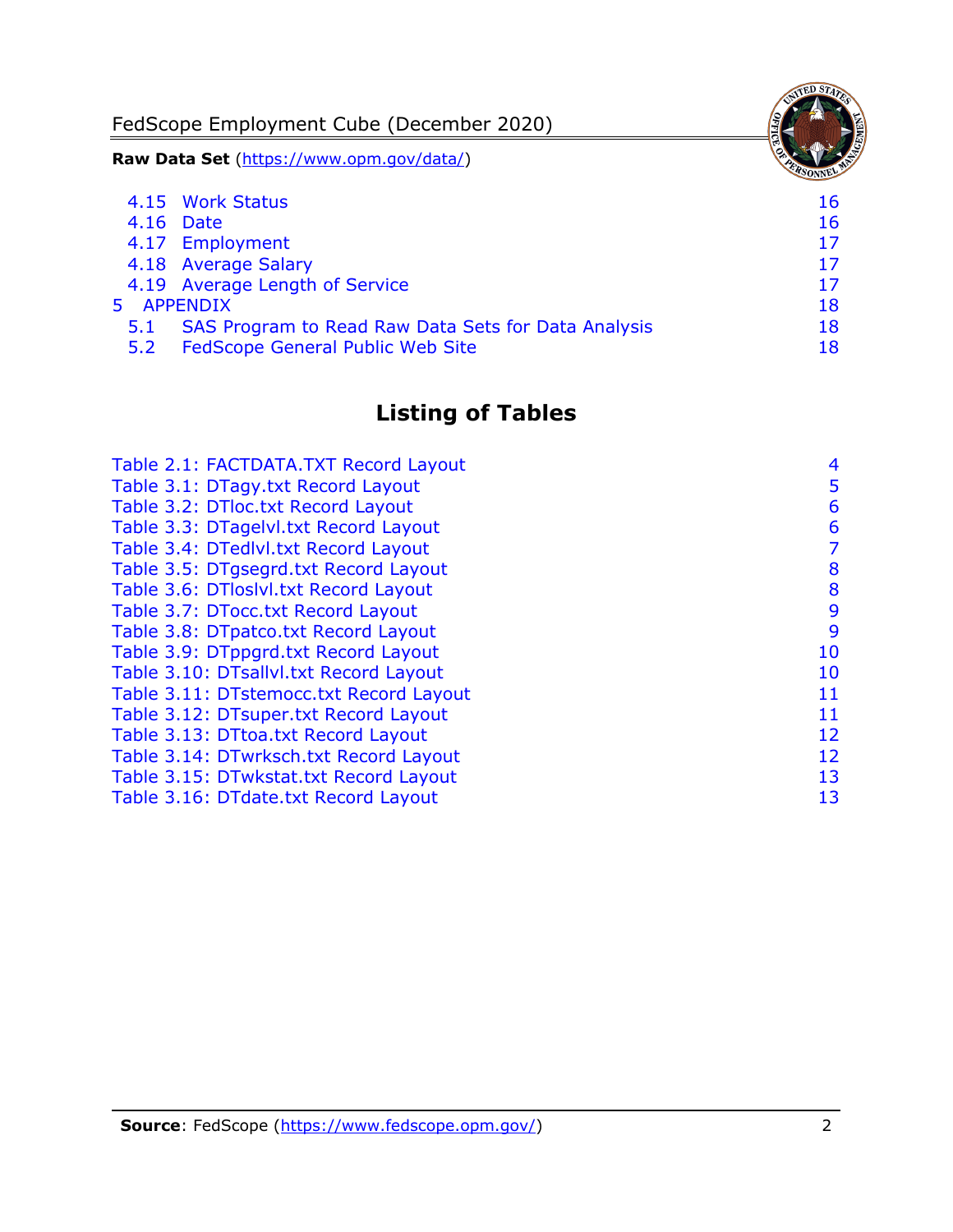

### <span id="page-3-0"></span>**1 OVERVIEW**

#### <span id="page-3-1"></span>*1.1 Purpose*

The purpose of this raw data set is to increase public access to high value, machine readable datasets generated by the U.S. Office of Personnel Management. The FedScope Employment Cube data sets are available at [https://www.opm.gov/data/.](https://www.opm.gov/data/)

#### <span id="page-3-2"></span>*1.2 Scope*

The scope of this raw data set includes data elements used in the creation of the FedScope Employment Cube [\(https://www.fedscope.opm.gov/\)](https://www.fedscope.opm.gov/). **NOTE**: Starting in FY 2010, the OPM Statistical Data Mart (SDM) is the source for all FedScope data. The SDM is processed data from the Enterprise Human Resources Integration (EHRI) data warehouse. Data is processed on a quarterly basis (i.e. March, June, September and December).

# <span id="page-3-3"></span>**2 RAW DATA SET FILE**

### <span id="page-3-4"></span>*2.1 FACTDATA*

This "**delimited**" (comma separated value (**CSV**)) raw data set provides employee population data as of December 2020. Each column value is separated by a "**comma**" from the next column's value and each row starts a new record. Each record contains 20 data elements. The record layout for FACTDATA.TXT is depicted in [Table 2.1](#page-4-0) below: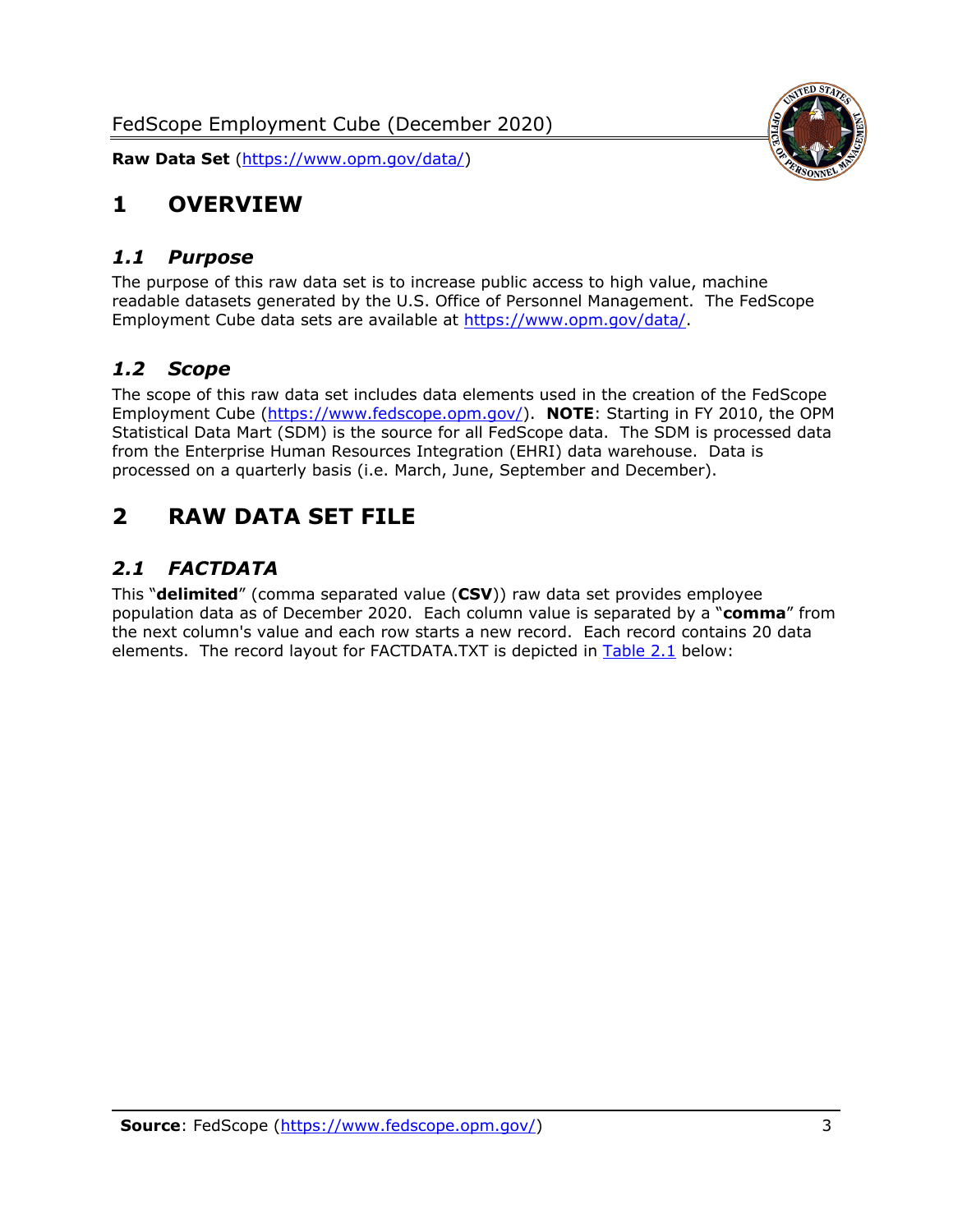

<span id="page-4-0"></span>

| <b>Data</b><br><b>Column</b> | <b>DATA ELEMENT NAME</b>            | <b>CSV</b><br><b>Column</b><br><b>Name</b> | <b>CSV</b><br><b>Column</b><br><b>Format</b> |
|------------------------------|-------------------------------------|--------------------------------------------|----------------------------------------------|
| 1                            | Agency                              | <b>AGYSUB</b>                              | <b>TEXT</b>                                  |
| $\overline{2}$               | Location                            | <b>LOC</b>                                 | <b>TEXT</b>                                  |
| 3                            | Age                                 | <b>AGELVL</b>                              | <b>TEXT</b>                                  |
| $\overline{4}$               | <b>Education Level</b>              | <b>EDLVL</b>                               | <b>TEXT</b>                                  |
| $\overline{5}$               | General Schedule & Equivalent Grade | <b>GSEGRD</b>                              | <b>TEXT</b>                                  |
| 6                            | Length of Service                   | <b>LOSLVL</b>                              | <b>TEXT</b>                                  |
| $\overline{7}$               | Occupation                          | <b>OCC</b>                                 | <b>TEXT</b>                                  |
| 8                            | <b>Occupation Category</b>          | <b>PATCO</b>                               | <b>TEXT</b>                                  |
| $\overline{9}$               | Pay Plan & Grade                    | <b>PPGRD</b>                               | <b>TEXT</b>                                  |
| 10                           | Salary Level                        | <b>SALLVL</b>                              | <b>TEXT</b>                                  |
| 11                           | <b>STEM Occupations</b>             | <b>STEMOCC</b>                             | <b>TEXT</b>                                  |
| 12                           | <b>Supervisory Status</b>           | <b>SUPERVIS</b>                            | <b>TEXT</b>                                  |
| 13                           | Type of Appointment                 | <b>TOA</b>                                 | <b>TEXT</b>                                  |
| 14                           | Work Schedule                       | <b>WORKSCH</b>                             | <b>TEXT</b>                                  |
| 15                           | <b>Work Status</b>                  | <b>WORKSTAT</b>                            | <b>TEXT</b>                                  |
| 16                           | Date (e.g. 202012)                  | <b>DATECODE</b>                            | <b>TEXT</b>                                  |
| 17                           | Employment                          | <b>EMPLOYMENT</b>                          | <b>NUMERIC</b>                               |
| 18                           | Average Salary                      | <b>SALARY</b>                              | <b>NUMERIC</b>                               |
| 19                           | Average Length of Service           | <b>LOS</b>                                 | <b>NUMERIC</b>                               |
|                              | <b>Total Records: 2,171,513</b>     |                                            |                                              |

#### **Table 2.1: FACTDATA.TXT Record Layout**

**NOTE**: If importing this table (data set) into Excel, change the "column data format" for columns 1-17 from "General" to "Text". Columns 18-20 can be imported as "General" data format. In Excel, the "General" data format converts numeric values to numbers. Columns 1-17 are TEXT fields; Columns 18-20 are NUMERIC fields.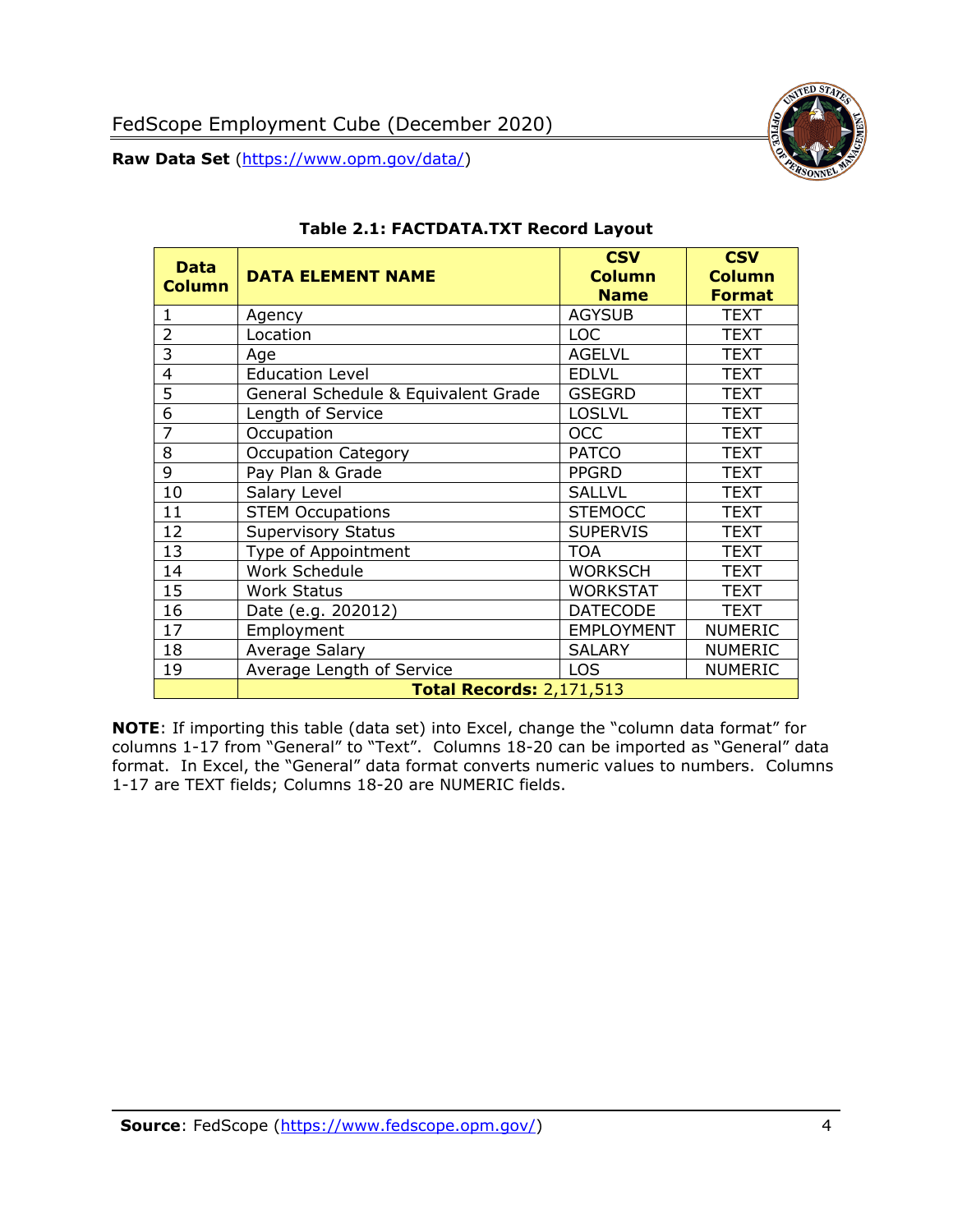

# <span id="page-5-0"></span>**3 DIMENSION TRANSLATIONS FILES**

#### <span id="page-5-1"></span>*3.1 Agency*

This "**delimited**" (comma separated value (**CSV**)) data file provides translations for the agency data element contained in the employee population data file (FACTDATA.TXT). See [Table 2.1.](#page-4-0) Each column value is separated by a "**comma**" from the next column's value and each row starts a new record. Each record contains 6 data elements. The record layout for DTagy.txt is depicted in **[Table 3.1](#page-5-2)** below:

<span id="page-5-2"></span>

| <b>Data</b><br><b>Column</b> | <b>DATA ELEMENT NAME</b>       | <b>CSV</b><br><b>Column</b><br><b>Name</b> | <b>CSV</b><br><b>Column</b><br><b>Format</b> |  |
|------------------------------|--------------------------------|--------------------------------------------|----------------------------------------------|--|
|                              | Agency Type                    | <b>AGYTYP</b>                              | <b>TEXT</b>                                  |  |
|                              | <b>Agency Type Translation</b> | <b>AGYTYPT</b>                             | <b>TEXT</b>                                  |  |
| २                            | Agency                         | AGY                                        | <b>TEXT</b>                                  |  |
|                              | <b>Agency Translation</b>      | <b>AGYT</b>                                | <b>TEXT</b>                                  |  |
|                              | Agency Sub element             | <b>AGYSUB</b>                              | <b>TEXT</b>                                  |  |
| 6                            | Agency Sub element Translation | <b>AGYSUBT</b>                             | <b>TEXT</b>                                  |  |
| <b>Total Records: 534</b>    |                                |                                            |                                              |  |

#### **Table 3.1: DTagy.txt Record Layout**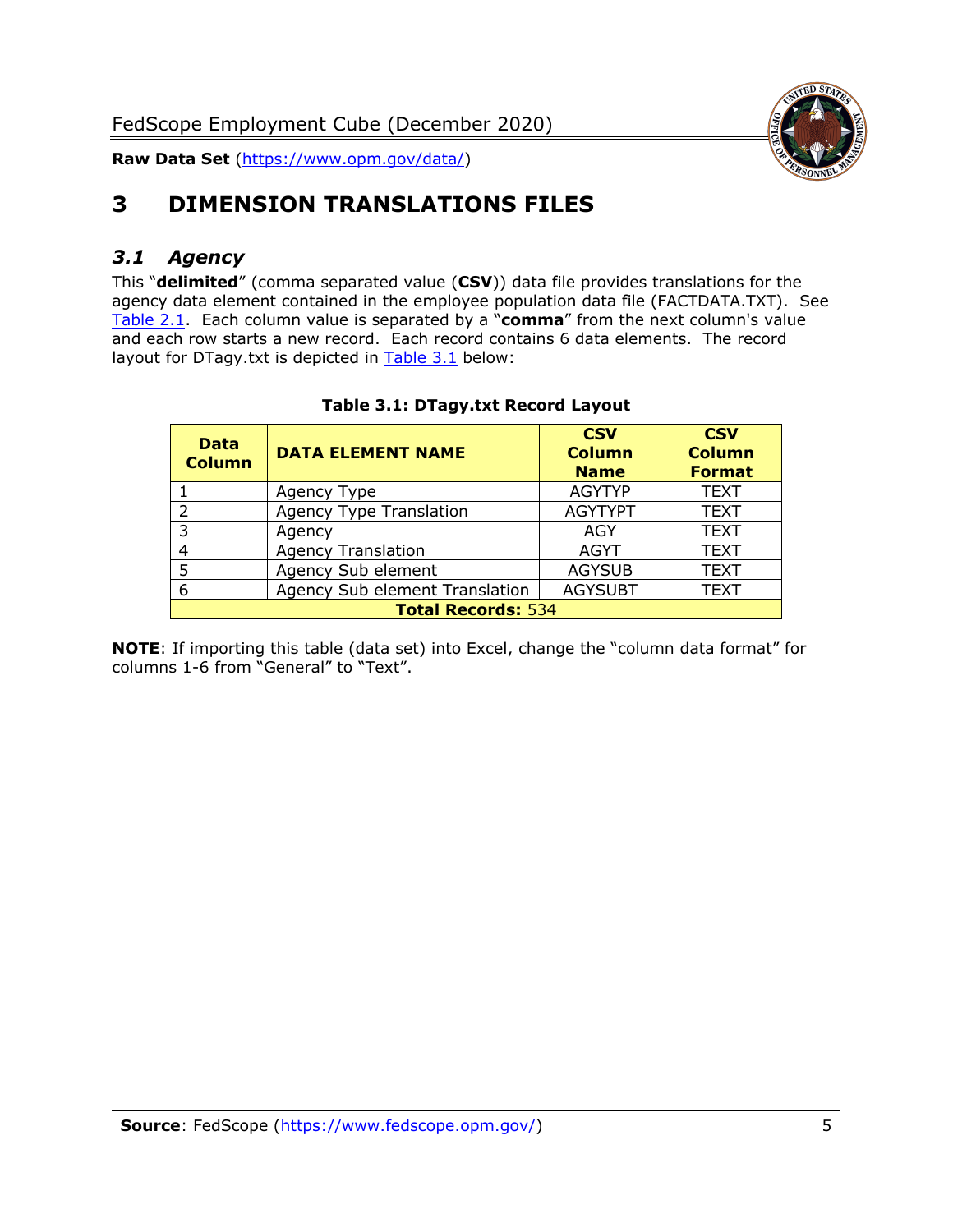#### <span id="page-6-0"></span>*3.2 Location*

This "**delimited**" (comma separated value (**CSV**)) data file provides translations for the location data element contained in the employee population data file (FACTDATA.TXT). See [Table 2.1.](#page-4-0) Each column value is separated by a "**comma**" from the next column's value and each row starts a new record. Each record contains 4 data elements. The record layout for DTloc.txt is depicted in [Table 3.2](#page-6-2) below:

<span id="page-6-2"></span>

| <b>Data</b><br><b>Column</b> | <b>DATA ELEMENT NAME</b>         | <b>CSV</b><br><b>Column</b><br><b>Name</b> | <b>CSV</b><br><b>Column</b><br><b>Format</b> |  |
|------------------------------|----------------------------------|--------------------------------------------|----------------------------------------------|--|
|                              | Location Type                    | <b>LOCTYP</b>                              | <b>TEXT</b>                                  |  |
|                              | Location Type Translation        | <b>LOCTYPT</b>                             | <b>TEXT</b>                                  |  |
|                              | State/Country                    | <b>LOC</b>                                 | <b>TEXT</b>                                  |  |
|                              | <b>State/Country Translation</b> | LOCT                                       | <b>TEXT</b>                                  |  |
| <b>Total Records: 226</b>    |                                  |                                            |                                              |  |

**Table 3.2: DTloc.txt Record Layout**

**NOTE**: If importing this table (data set) into Excel, change the "column data format" for columns 1-4 from "General" to "Text".

#### <span id="page-6-1"></span>*3.3 Age*

This "**delimited**" (comma separated value (**CSV**)) data file provides translations for the age data element contained in the employee population data file (FACTDATA.TXT). See Table [2.1.](#page-4-0) Each column value is separated by a "**comma**" from the next column's value and each row starts a new record. Each record contains 2 data elements. The record layout for DTagelvl.txt is depicted in [Table 3.3](#page-6-3) below:

<span id="page-6-3"></span>

| <b>Data</b><br><b>Column</b> | <b>DATA ELEMENT NAME</b> | <b>CSV</b><br><b>Column</b><br><b>Name</b> | <b>CSV</b><br><b>Column</b><br><b>Format</b> |
|------------------------------|--------------------------|--------------------------------------------|----------------------------------------------|
|                              | Age                      | AGELVL                                     | TFXT                                         |
|                              | Age Translation          | AGEL VLT                                   | TFXT                                         |
| <b>Total Records: 12</b>     |                          |                                            |                                              |

#### **Table 3.3: DTagelvl.txt Record Layout**

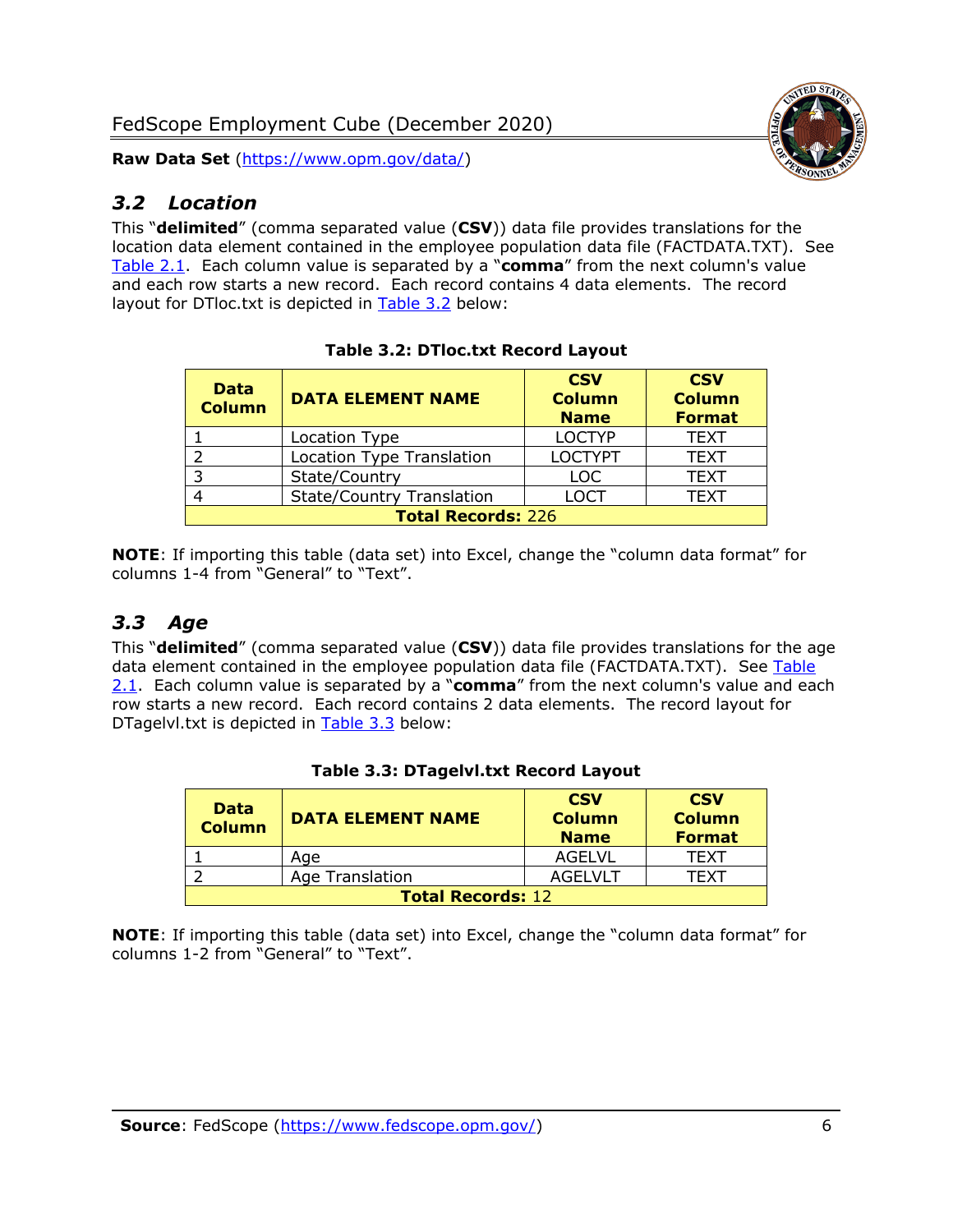**Raw Data Set** [\(https://www.opm.gov/data/\)](https://www.opm.gov/data/)

# <span id="page-7-0"></span>*3.4 Education Level*

This "**delimited**" (comma separated value (**CSV**)) data file provides translations for the education level data element contained in the employee population data file (FACTDATA.TXT). See [Table 2.1.](#page-4-0) Each column value is separated by a "**comma**" from the next column's value and each row starts a new record. Each record contains 4 data elements. The record layout for DTedlvl.txt is depicted in [Table 3.4](#page-7-1) below:

<span id="page-7-1"></span>

| <b>Data</b><br><b>Column</b> | <b>DATA ELEMENT NAME</b>                | <b>CSV</b><br><b>Column</b><br><b>Name</b> | <b>CSV</b><br><b>Column</b><br><b>Format</b> |  |
|------------------------------|-----------------------------------------|--------------------------------------------|----------------------------------------------|--|
|                              | <b>Education Level Type</b>             | <b>EDLVLTYP</b>                            | <b>TEXT</b>                                  |  |
|                              | <b>Education Level Type Translation</b> | <b>EDLVLTYPT</b>                           | <b>TEXT</b>                                  |  |
|                              | <b>Education Level</b>                  | <b>EDLVL</b>                               | <b>TEXT</b>                                  |  |
|                              | <b>Education Level Translation</b>      | <b>EDLVLT</b>                              | <b>TEXT</b>                                  |  |
| <b>Total Records: 24</b>     |                                         |                                            |                                              |  |

#### **Table 3.4: DTedlvl.txt Record Layout**

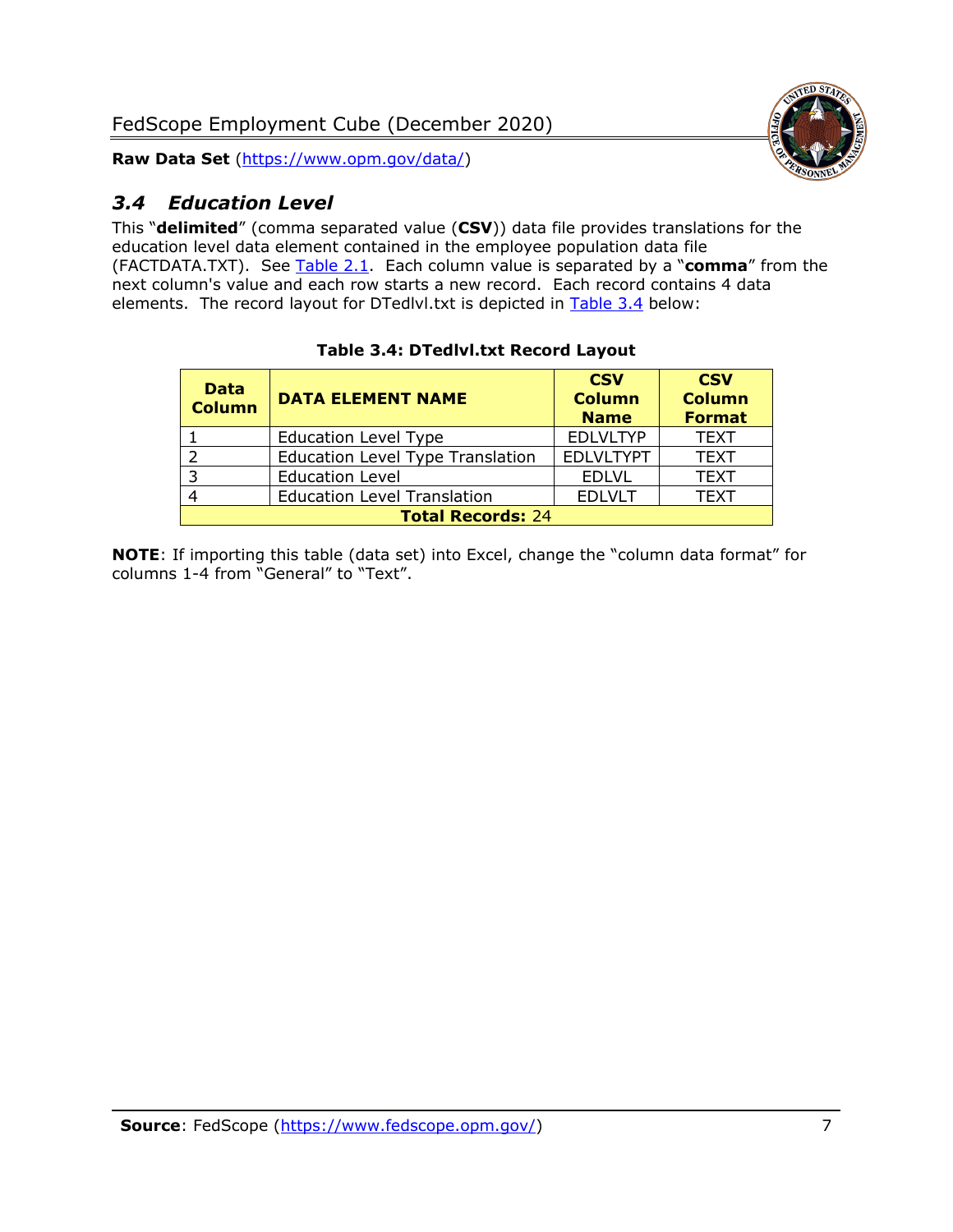#### <span id="page-8-0"></span>*3.5 General Schedule & Equivalent Grade*

This "**delimited**" (comma separated value (**CSV**)) data file provides translations for the general schedule & equivalent grade data element contained in the employee population data file (FACTDATA.TXT). See [Table 2.1.](#page-4-0) Each column value is separated by a "**comma**" from the next column's value and each row starts a new record. Each record contains 1 data element. The record layout for DTgsegrd.txt is depicted in [Table 3.5](#page-8-2) below:

#### **Table 3.5: DTgsegrd.txt Record Layout**

<span id="page-8-2"></span>

| <b>Data</b><br>Column | <b>DATA ELEMENT NAME</b>            | <b>CSV</b><br><b>Column</b><br><b>Name</b> | <b>CSV</b><br><b>Column</b><br><b>Format</b> |  |  |
|-----------------------|-------------------------------------|--------------------------------------------|----------------------------------------------|--|--|
|                       | General Schedule & Equivalent Grade | GSEGRD                                     | TFXT                                         |  |  |
|                       | <b>Total Records: 17</b>            |                                            |                                              |  |  |

**NOTE**: If importing this table (data set) into Excel, change the "column data format" for column 1-from "General" to "Text".

#### <span id="page-8-1"></span>*3.6 Length of Service*

This "**delimited**" (comma separated value (**CSV**)) data file provides translations for the length of service data element contained in the employee population data file (FACTDATA.TXT). See [Table 2.1.](#page-4-0) Each column value is separated by a "**comma**" from the next column's value and each row starts a new record. Each record contains 2 data elements. The record layout for DTloslvl.txt is depicted in [Table 3.6](#page-8-3) below:

#### **Table 3.6: DTloslvl.txt Record Layout**

<span id="page-8-3"></span>

| <b>Data</b><br><b>Column</b> | <b>DATA ELEMENT NAME</b>      | <b>CSV</b><br><b>Column</b><br><b>Name</b> | <b>CSV</b><br><b>Column</b><br><b>Format</b> |
|------------------------------|-------------------------------|--------------------------------------------|----------------------------------------------|
|                              | Length of Service             | <b>LOSLVL</b>                              | TFXT                                         |
|                              | Length of Service Translation | <b>LOSLVLT</b>                             | TFXT                                         |
| <b>Total Records: 11</b>     |                               |                                            |                                              |

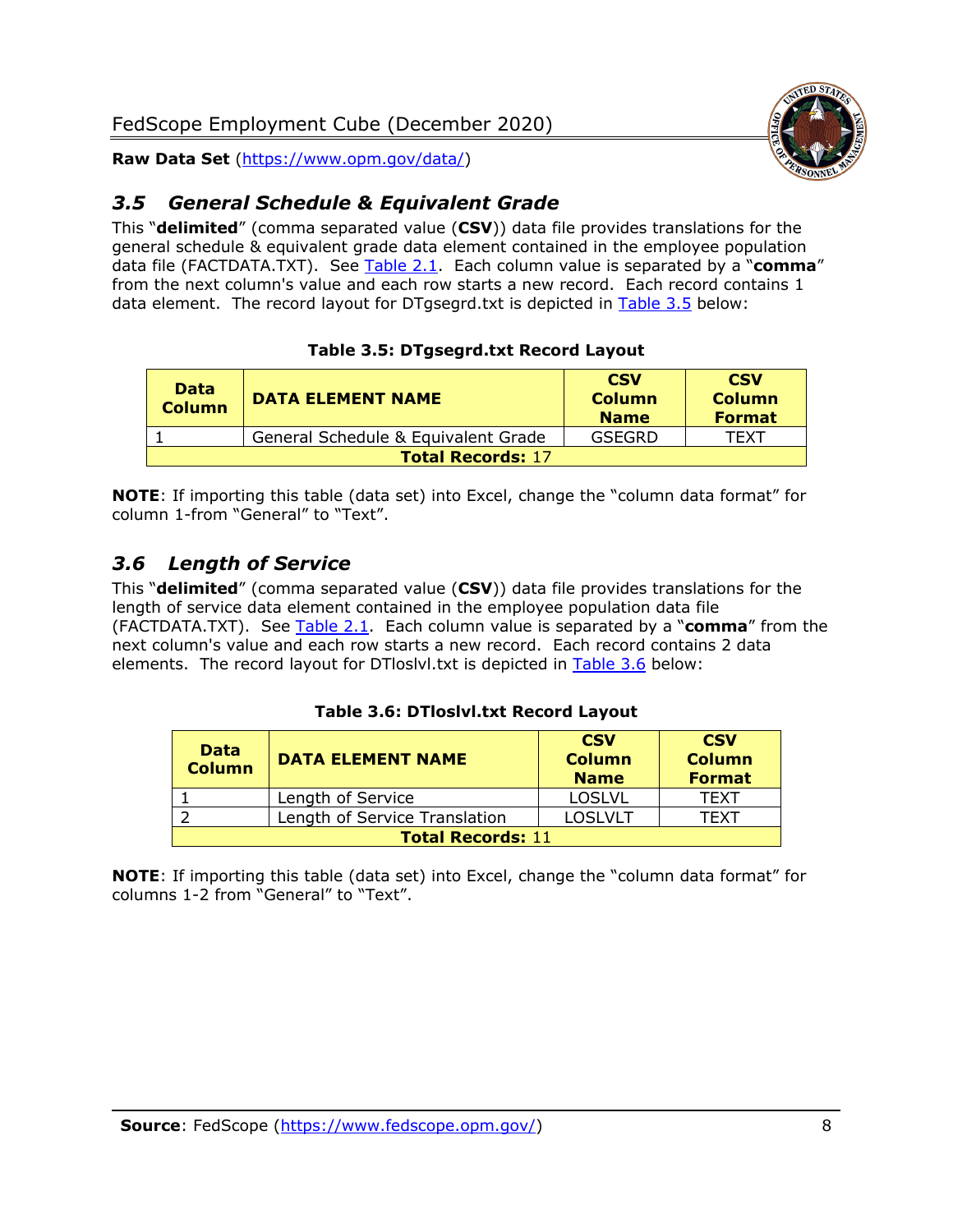#### <span id="page-9-0"></span>*3.7 Occupation*

This "**delimited**" (comma separated value (**CSV**)) data file provides translations for the occupation data element contained in the employee population data file (FACTDATA.TXT). See [Table 2.1.](#page-4-0) Each column value is separated by a "**comma**" from the next column's value and each row starts a new record. Each record contains 6 data elements. The record layout for DTocc.txt is depicted in [Table 3.7](#page-9-2) below:

<span id="page-9-2"></span>

| <b>Data</b><br><b>Column</b> | <b>DATA ELEMENT NAME</b>             | <b>CSV</b><br><b>Column</b><br><b>Name</b> | <b>CSV</b><br><b>Column</b><br><b>Format</b> |
|------------------------------|--------------------------------------|--------------------------------------------|----------------------------------------------|
|                              | Occupation Type                      | <b>OCCTYP</b>                              | <b>TEXT</b>                                  |
| 2                            | Occupation Type Translation          | <b>OCCTYPT</b>                             | <b>TEXT</b>                                  |
| 3                            | <b>Occupation Family</b>             | <b>OCCFAM</b>                              | <b>TEXT</b>                                  |
| 4                            | <b>Occupation Family Translation</b> | <b>OCCFAMT</b>                             | <b>TEXT</b>                                  |
| 5                            | Occupation                           | <b>OCC</b>                                 | <b>TEXT</b>                                  |
| 6                            | <b>Occupation Translation</b>        | <b>OCCT</b>                                | <b>TEXT</b>                                  |
|                              | <b>Total Records: 670</b>            |                                            |                                              |

| <b>Table 3.7: DTocc.txt Record Layout</b> |  |
|-------------------------------------------|--|
|-------------------------------------------|--|

**NOTE**: If importing this table (data set) into Excel, change the "column data format" for columns 1-6 from "General" to "Text".

#### <span id="page-9-1"></span>*3.8 Occupation Category*

This "**delimited**" (comma separated value (**CSV**)) data file provides translations for the occupation category data element contained in the employee population data file (FACTDATA.TXT). See [Table 2.1.](#page-4-0) Each column value is separated by a "**comma**" from the next column's value and each row starts a new record. Each record contains 2 data elements. The record layout for DTpatco.txt is depicted in [Table 3.8](#page-9-3) below:

<span id="page-9-3"></span>

| <b>Data</b><br><b>Column</b> | <b>DATA ELEMENT NAME</b>               | <b>CSV</b><br><b>Column</b><br><b>Name</b> | <b>CSV</b><br><b>Column</b><br><b>Format</b> |
|------------------------------|----------------------------------------|--------------------------------------------|----------------------------------------------|
|                              | <b>Occupation Category</b>             | <b>PATCO</b>                               | <b>TEXT</b>                                  |
|                              | <b>Occupation Category Translation</b> | <b>PATCOT</b>                              | TFXT                                         |
| <b>Total Records: 7</b>      |                                        |                                            |                                              |

#### **Table 3.8: DTpatco.txt Record Layout**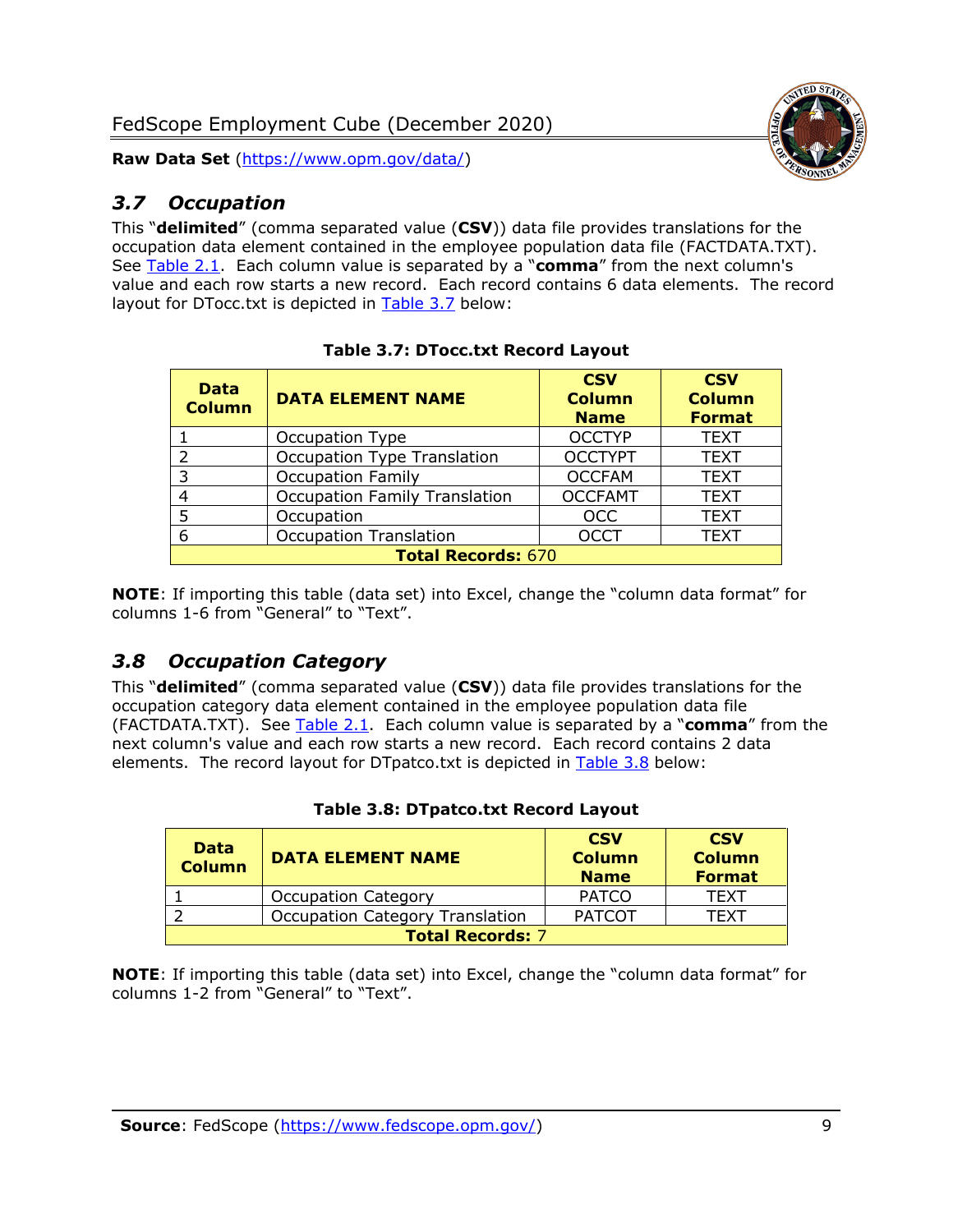#### <span id="page-10-0"></span>*3.9 Pay Plan & Grade*

This "**delimited**" (comma separated value (**CSV**)) data file provides translations for the pay plan & grade data element contained in the employee population data file (FACTDATA.TXT). See [Table 2.1.](#page-4-0) Each column value is separated by a "**comma**" from the next column's value and each row starts a new record. Each record contains 7 data elements. The record layout for DTppgrd.txt is depicted in [Table 3.9](#page-10-2) below:

<span id="page-10-2"></span>

| <b>Data</b><br><b>Column</b> | <b>DATA ELEMENT NAME</b>   | <b>CSV</b><br><b>Column</b><br><b>Name</b> | <b>CSV</b><br><b>Column</b><br><b>Format</b> |
|------------------------------|----------------------------|--------------------------------------------|----------------------------------------------|
|                              | Pay Plan Type              | <b>PPTYP</b>                               | <b>TEXT</b>                                  |
| $\mathcal{P}$                | Pay Plan Type Translation  | <b>PPTYPT</b>                              | <b>TEXT</b>                                  |
| 3                            | Pay Plan Group             | <b>PPGROUP</b>                             | <b>TEXT</b>                                  |
| 4                            | Pay Plan Group Translation | <b>PPGROUPT</b>                            | <b>TEXT</b>                                  |
| 5                            | Pay Plan                   | <b>PAYPLAN</b>                             | <b>TEXT</b>                                  |
| 6                            | Pay Plan Translation       | <b>PAYPLANT</b>                            | <b>TEXT</b>                                  |
| ⇁                            | Pay Plan & Grade           | <b>PPGRD</b>                               | <b>TEXT</b>                                  |
| <b>Total Records: 1,019</b>  |                            |                                            |                                              |

**Table 3.9: DTppgrd.txt Record Layout**

**NOTE**: If importing this table (data set) into Excel, change the "column data format" for columns 1-7 from "General" to "Text".

#### <span id="page-10-1"></span>*3.10 Salary Level*

This "**delimited**" (comma separated value (**CSV**)) data file provides translations for the salary level data element contained in the employee population data file (FACTDATA.TXT). See [Table 2.1.](#page-4-0) Each column value is separated by a "**comma**" from the next column's value and each row starts a new record. Each record contains 2 data elements. The record layout for DTsallvl.txt is depicted in [Table 3.10](#page-10-3) below:

<span id="page-10-3"></span>

| <b>Data</b><br><b>Column</b> | <b>DATA ELEMENT NAME</b>        | <b>CSV</b><br><b>Column</b><br><b>Name</b> | <b>CSV</b><br><b>Column</b><br><b>Format</b> |
|------------------------------|---------------------------------|--------------------------------------------|----------------------------------------------|
|                              | Salary Level                    | <b>SALLVL</b>                              | <b>TFXT</b>                                  |
|                              | <b>Salary Level Translation</b> | SALLVLT                                    | TFXT                                         |
| <b>Total Records: 26</b>     |                                 |                                            |                                              |

|  |  | Table 3.10: DTsallvl.txt Record Layout |
|--|--|----------------------------------------|
|--|--|----------------------------------------|

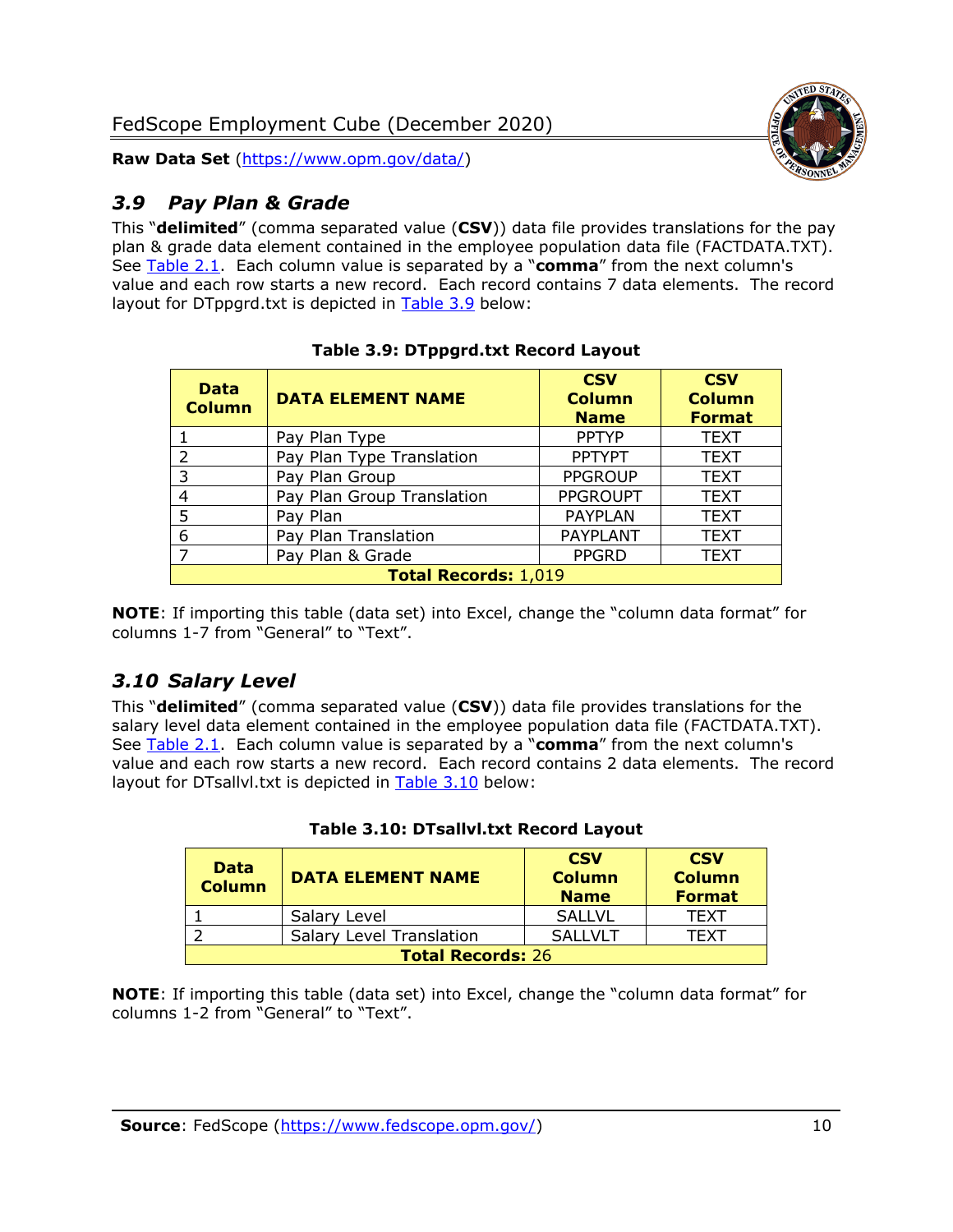

#### <span id="page-11-0"></span>*3.11 STEM Occupations*

This "**delimited**" (comma separated value (**CSV**)) data file provides translations for the STEM occupations data element contained in the employee population data file (FACTDATA.TXT). See [Table 2.1.](#page-4-0) Each column value is separated by a "**comma**" from the next column's value and each row starts a new record. Each record contains 6 data elements. The record layout for DTstemocc.txt is depicted in [Table 3.11](#page-11-2) below:

<span id="page-11-2"></span>

| <b>Data</b><br><b>Column</b> | <b>DATA ELEMENT NAME</b>                     | <b>CSV</b><br><b>Column</b><br><b>Name</b> | <b>CSV</b><br><b>Column</b><br><b>Format</b> |
|------------------------------|----------------------------------------------|--------------------------------------------|----------------------------------------------|
|                              | <b>STEM Occupation Aggregate</b>             | <b>STEMAGG</b>                             | <b>TEXT</b>                                  |
| $\overline{2}$               | <b>STEM Occupation Aggregate Translation</b> | <b>STEMAGGT</b>                            | <b>TEXT</b>                                  |
| 3                            | <b>STEM Occupation Type</b>                  | <b>STEMTYP</b>                             | <b>TEXT</b>                                  |
| $\overline{4}$               | <b>STEM Occupation Type Translation</b>      | <b>STEMTYPT</b>                            | <b>TEXT</b>                                  |
| 5                            | <b>STEM Occupation</b>                       | <b>STEMOCC</b>                             | <b>TEXT</b>                                  |
| 6                            | <b>STEM Occupation Translation</b>           | <b>STEMOCCT</b>                            | <b>TEXT</b>                                  |
| <b>Total Records: 117</b>    |                                              |                                            |                                              |

**Table 3.11: DTstemocc.txt Record Layout**

**NOTE**: If importing this table (data set) into Excel, change the "column data format" for columns 1-6 from "General" to "Text".

#### <span id="page-11-1"></span>*3.12 Supervisory Status*

This "**delimited**" (comma separated value (**CSV**)) data file provides translations for the supervisory status data element contained in the employee population data file (FACTDATA.TXT). See [Table 2.1.](#page-4-0) Each column value is separated by a "**comma**" from the next column's value and each row starts a new record. Each record contains 4 data elements. The record layout for DTsuper.txt is depicted in [Table 3.12](#page-11-3) below:

<span id="page-11-3"></span>

| <b>Data</b><br><b>Column</b> | <b>DATA ELEMENT NAME</b>              | <b>CSV</b><br><b>Column</b><br><b>Name</b> | <b>CSV</b><br><b>Column</b><br><b>Format</b> |
|------------------------------|---------------------------------------|--------------------------------------------|----------------------------------------------|
|                              | Supervisory Status Type               | <b>SUPERTYP</b>                            | <b>TEXT</b>                                  |
|                              | Supervisory Status Type Translation   | <b>SUPERTYPT</b>                           | <b>TEXT</b>                                  |
|                              | <b>Supervisory Status</b>             | <b>SUPERVIS</b>                            | <b>TEXT</b>                                  |
|                              | <b>Supervisory Status Translation</b> | <b>SUPERVIST</b>                           | <b>TEXT</b>                                  |
| <b>Total Records: 7</b>      |                                       |                                            |                                              |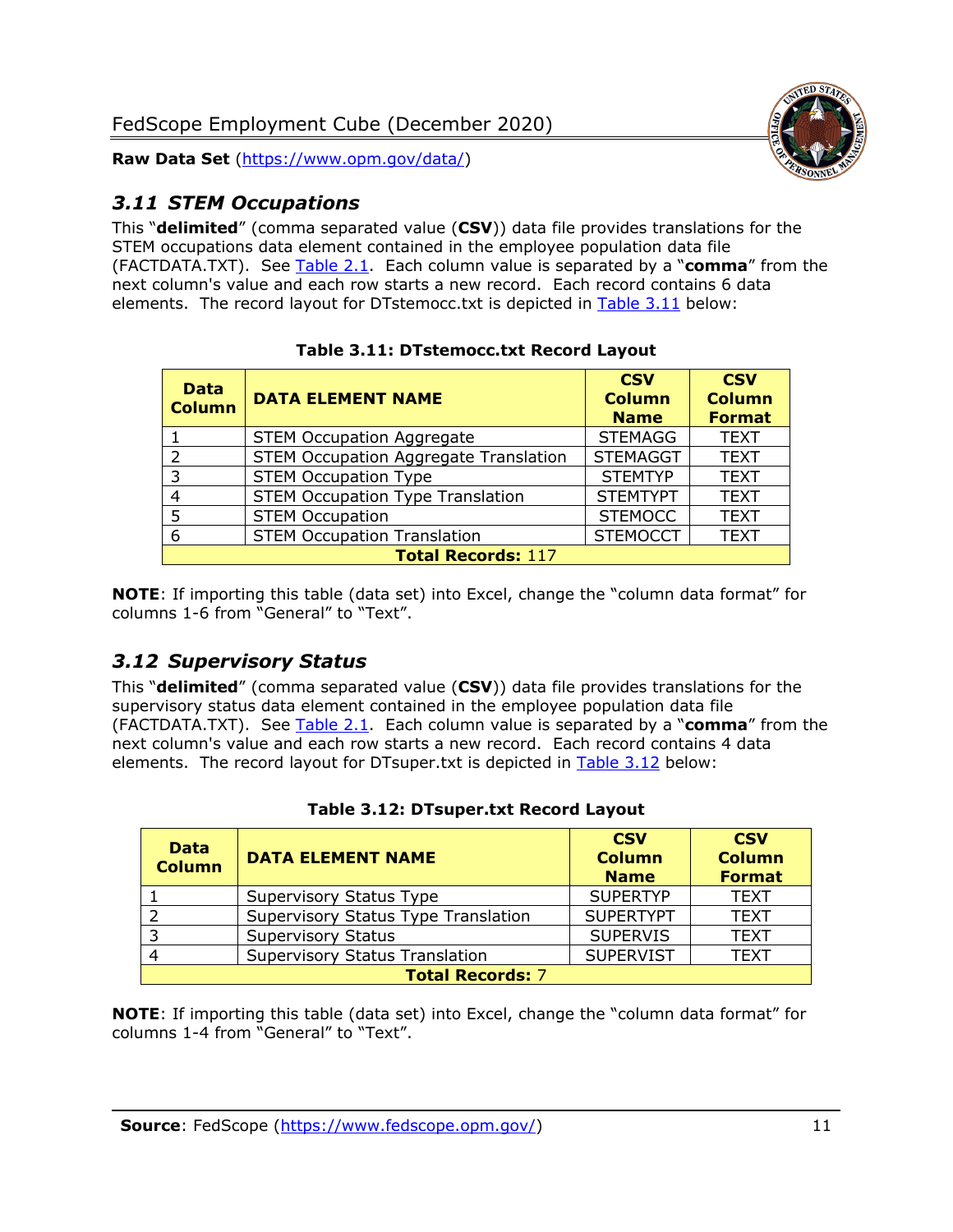

#### <span id="page-12-0"></span>*3.13 Type of Appointment*

This "**delimited**" (comma separated value (**CSV**)) data file provides translations for the type of appointment data element contained in the employee population data file (FACTDATA.TXT). See [Table 2.1.](#page-4-0) Each column value is separated by a "**comma**" from the next column's value and each row starts a new record. Each record contains 4 data elements. The record layout for DTtoa.txt is depicted in [Table 3.13](#page-12-2) below:

<span id="page-12-2"></span>

| <b>Data</b><br><b>Column</b> | <b>DATA ELEMENT NAME</b>             | <b>CSV</b><br><b>Column</b><br><b>Name</b> | <b>CSV</b><br><b>Column</b><br><b>Format</b> |
|------------------------------|--------------------------------------|--------------------------------------------|----------------------------------------------|
|                              | Type of Appointment Type             | <b>TOATYP</b>                              | <b>TEXT</b>                                  |
|                              | Type of Appointment Type Translation | <b>TOATYPT</b>                             | <b>TEXT</b>                                  |
| 3                            | Type of Appointment                  | TOA                                        | <b>TEXT</b>                                  |
|                              | Type of Appointment Translation      | <b>TOAT</b>                                | <b>TEXT</b>                                  |
| <b>Total Records: 21</b>     |                                      |                                            |                                              |

#### **Table 3.13: DTtoa.txt Record Layout**

**NOTE**: If importing this table (data set) into Excel, change the "column data format" for columns 1-4 from "General" to "Text".

#### <span id="page-12-1"></span>*3.14 Work Schedule*

This "**delimited**" (comma separated value (**CSV**)) data file provides translations for the work schedule data element contained in the employee population data file (FACTDATA.TXT). See [Table 2.1.](#page-4-0) Each column value is separated by a "**comma**" from the next column's value and each row starts a new record. Each record contains 4 data elements. The record layout for DTwrksch.txt is depicted in [Table 3.14](#page-12-3) below:

<span id="page-12-3"></span>

| <b>Data</b><br><b>Column</b> | <b>DATA ELEMENT NAME</b>         | <b>CSV</b><br><b>Column</b><br><b>Name</b> | <b>CSV</b><br><b>Column</b><br><b>Format</b> |
|------------------------------|----------------------------------|--------------------------------------------|----------------------------------------------|
|                              | Work Schedule Type               | <b>WSTYP</b>                               | <b>TEXT</b>                                  |
|                              | Work Schedule Type Translation   | <b>WSTYPT</b>                              | <b>TEXT</b>                                  |
| -3                           | Work Schedule                    | <b>WORKSCH</b>                             | <b>TEXT</b>                                  |
|                              | <b>Work Schedule Translation</b> | <b>WORKSCHT</b>                            | <b>TEXT</b>                                  |
| <b>Total Records: 12</b>     |                                  |                                            |                                              |

#### **Table 3.14: DTwrksch.txt Record Layout**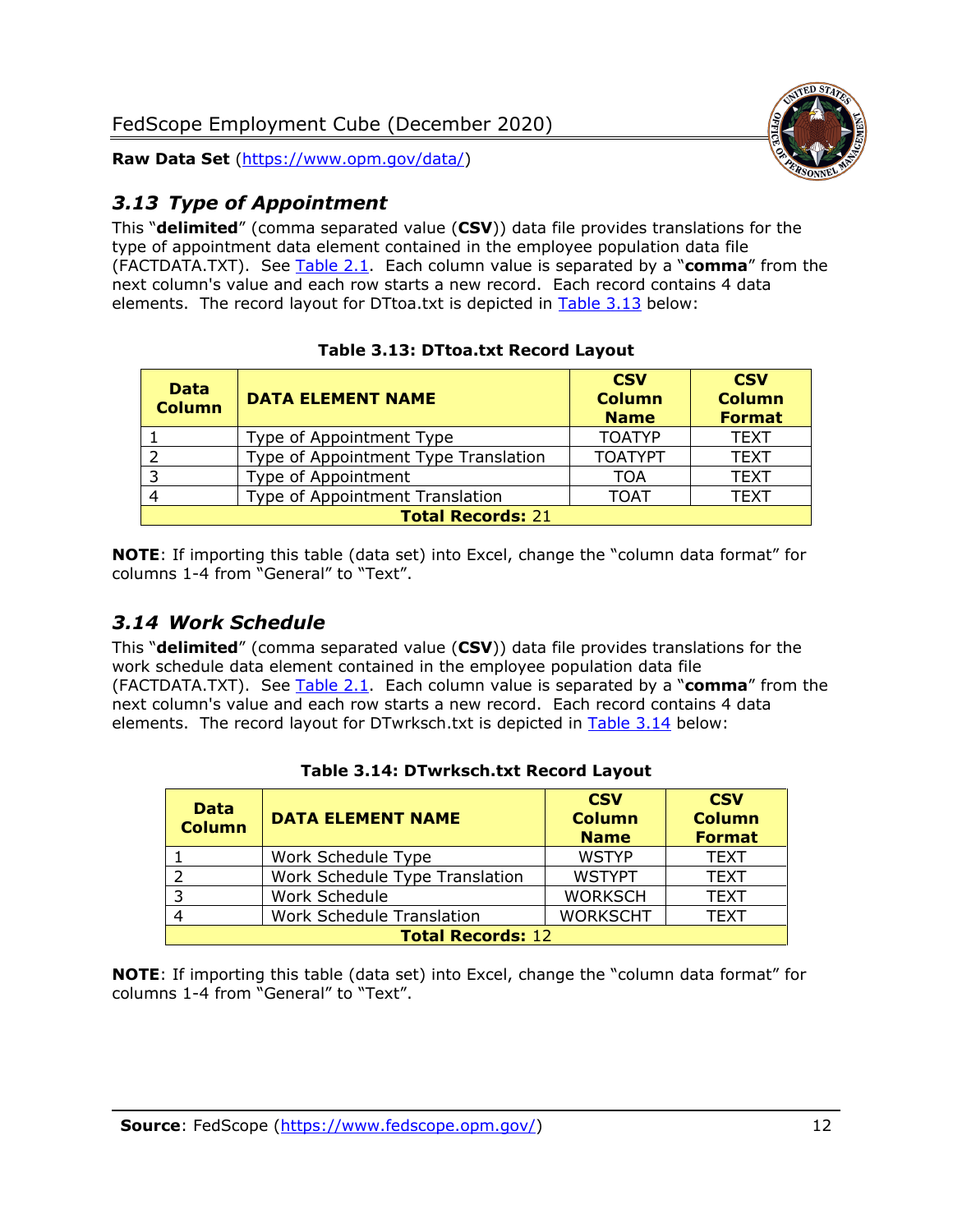#### <span id="page-13-0"></span>*3.15 Work Status*

This "**delimited**" (comma separated value (**CSV**)) data file provides translations for the work status data element contained in the employee population data file (FACTDATA.TXT). See [Table 2.1.](#page-4-0) Each column value is separated by a "**comma**" from the next column's value and each row starts a new record. Each record contains 2 data elements. The record layout for DTwkstat.txt is depicted in [Table 3.15](#page-13-2) below:

<span id="page-13-2"></span>

| <b>Data</b><br><b>Column</b> | <b>DATA ELEMENT NAME</b>       | <b>CSV</b><br><b>Column</b><br><b>Name</b> | <b>CSV</b><br><b>Column</b><br><b>Format</b> |
|------------------------------|--------------------------------|--------------------------------------------|----------------------------------------------|
|                              | <b>Work Status</b>             | <b>WORKSTAT</b>                            | <b>TFXT</b>                                  |
|                              | <b>Work Status Translation</b> | <b>WORKSTATT</b>                           | TFXT                                         |
| <b>Total Records: 2</b>      |                                |                                            |                                              |

**Table 3.15: DTwkstat.txt Record Layout**

**NOTE**: If importing this table (data set) into Excel, change the "column data format" for columns 1-2 from "General" to "Text".

#### <span id="page-13-1"></span>*3.16 Date*

This "**delimited**" (comma separated value (**CSV**)) data file provides translations for the status file month date data element contained in the employee population data file (FACTDATA.TXT). See [Table 2.1.](#page-4-0) Each column value is separated by a "**comma**" from the next column's value and each row starts a new record. Each record contains 2 data elements. The record layout for DTdate.txt is depicted in [Table 3.16](#page-13-3) below:

<span id="page-13-3"></span>

| <b>Data</b><br><b>Column</b> | <b>DATA ELEMENT NAME</b>     | <b>CSV</b><br><b>Column</b><br><b>Name</b> | <b>CSV</b><br><b>Column</b><br><b>Format</b> |
|------------------------------|------------------------------|--------------------------------------------|----------------------------------------------|
|                              | File Date                    | <b>DATECODE</b>                            | <b>TFXT</b>                                  |
|                              | <b>File Date Translation</b> | <b>DATECODET</b>                           | TFXT                                         |
| <b>Total Records: 1</b>      |                              |                                            |                                              |

**Table 3.16: DTdate.txt Record Layout**

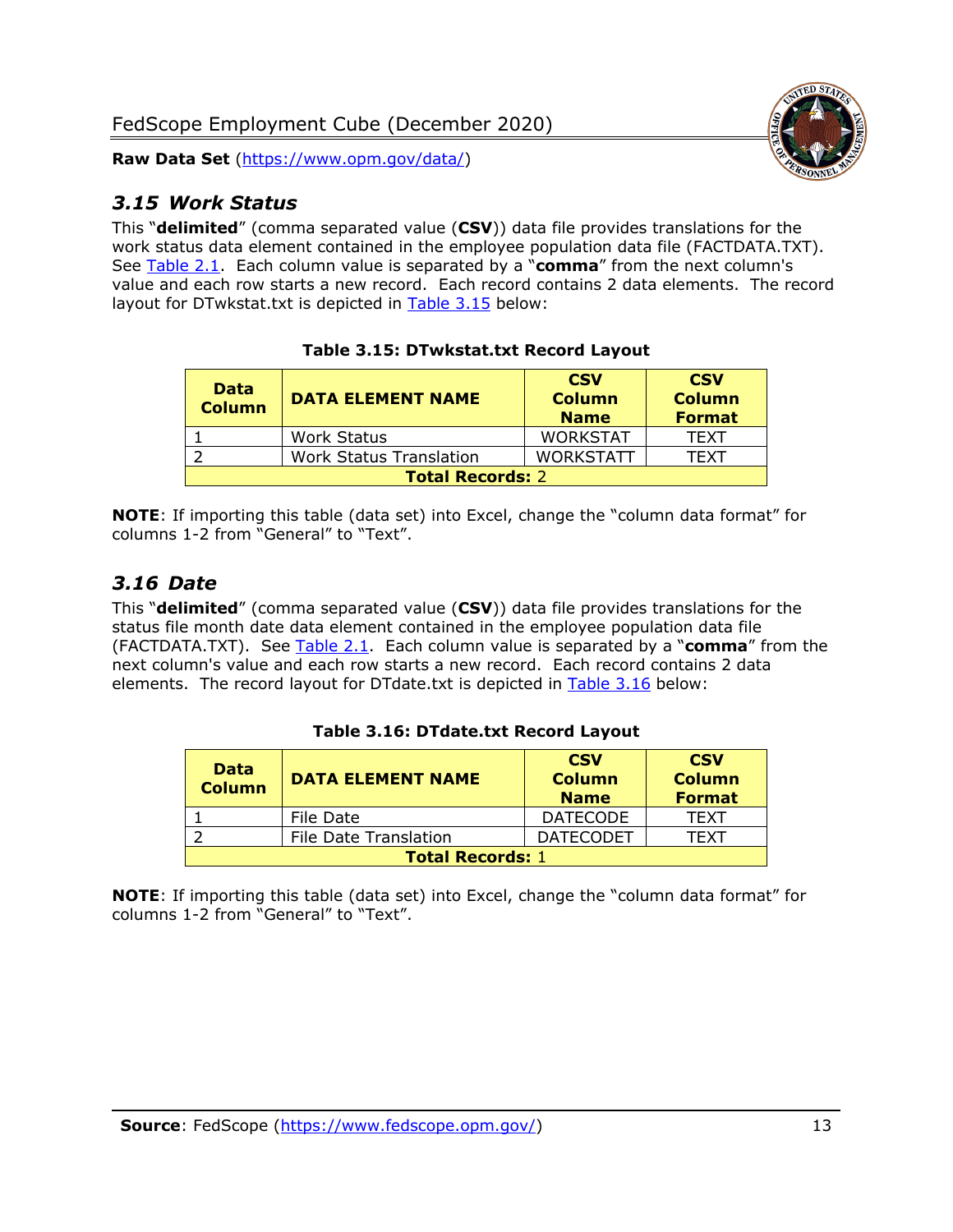**Raw Data Set** [\(https://www.opm.gov/data/\)](https://www.opm.gov/data/)

#### <span id="page-14-0"></span>*3.17 Employment*

There is no translation file for this data element. Every record in the employee population data file (FACTDATA.TXT) contains a value of "1" for this field. See Chapter  $4.17$  for definition of [Employment.](#page-17-0)

#### <span id="page-14-1"></span>*3.18 Average Salary*

There is no translation file for this data element. See Chapter  $4.18$  for definition of Average [Salary](#page-17-1) [Average Salary.](#page-17-1)

#### <span id="page-14-2"></span>*3.19 Average Length of Service*

There is no translation file for this data element. See Chapter  $4.19$  for definition of Average [Length of Service](#page-17-2)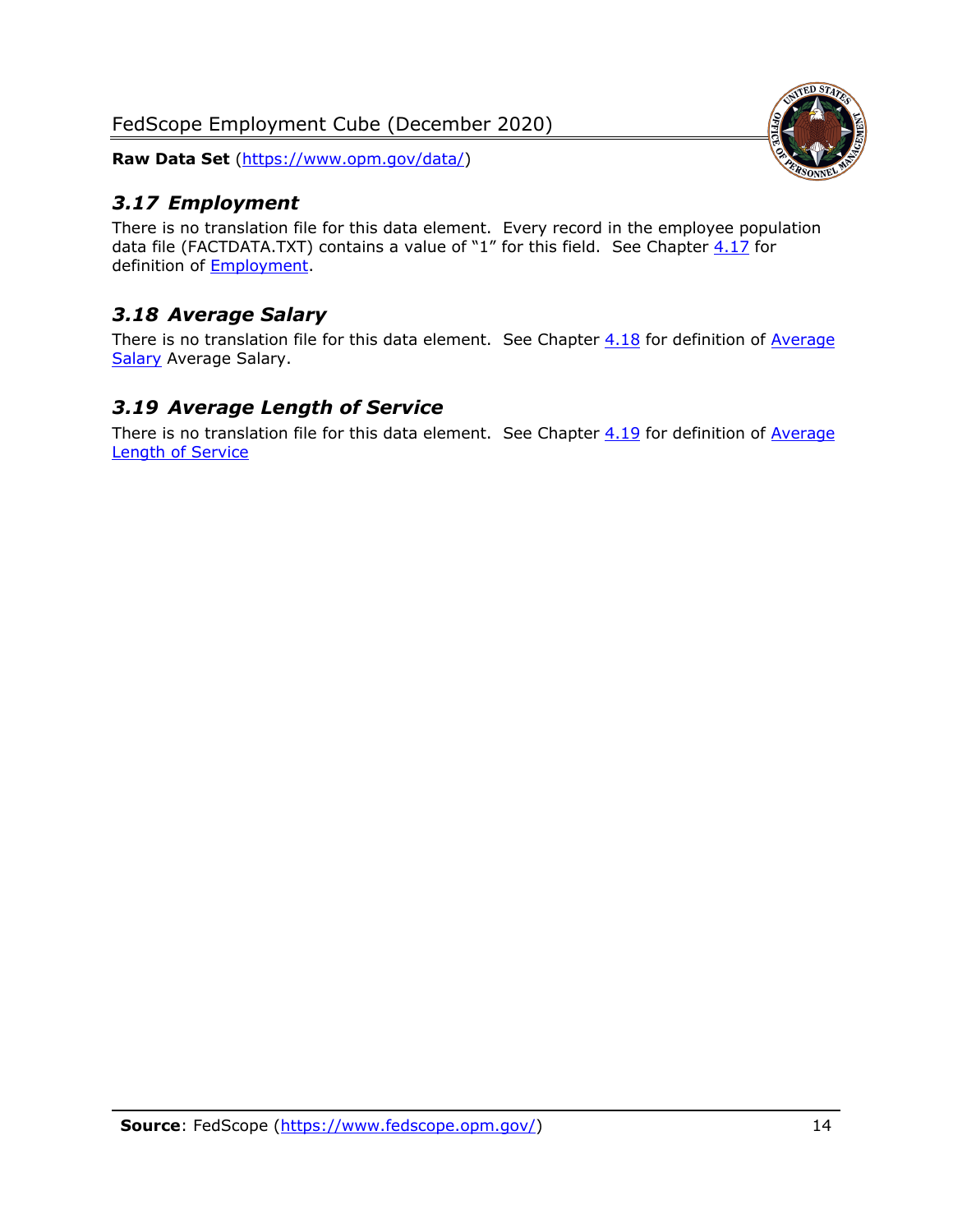

# <span id="page-15-0"></span>**4 DATA DEFINITIONS**

#### <span id="page-15-1"></span>*4.1 Agency*

<span id="page-15-2"></span>The employing organization.

#### *4.2 Location*

The official duty station of an employee. Locations in the United States are defined in terms of states. Locations outside the United States are defined in terms of countries and U.S. territories.

#### <span id="page-15-3"></span>*4.3 Age*

An employee's age. Age is displayed in five-year intervals, except for an initial interval of less than 20 years and a final interval of 65 years or more.

#### <span id="page-15-4"></span>*4.4 Education Level*

<span id="page-15-5"></span>The extent of an employee's educational attainment from an accredited institution.

#### *4.5 General Schedule & Equivalent Grade*

The General Schedule grade for pay plans in the General Schedule and Equivalent pay plan category (See [Pay Plan & Grade\)](#page-16-0).

#### <span id="page-15-6"></span>*4.6 Length of Service*

The number of years of Federal civilian employment, creditable military service, and other service made creditable by specific legislation. Length of service is grouped by five-year intervals, except for:

- a. the initial intervals of less than 1 year, 1-2 years, and 3-4 years and
- b. the final interval of 35 years or more.

#### <span id="page-15-7"></span>*4.7 Occupation*

<span id="page-15-8"></span>An employee's occupation as defined by the Office of Personnel Management (OPM).

#### *4.8 Occupation Category*

Occupational categories are defined by the educational requirements of the occupation and the subject matter and level of difficulty or responsibility of the work.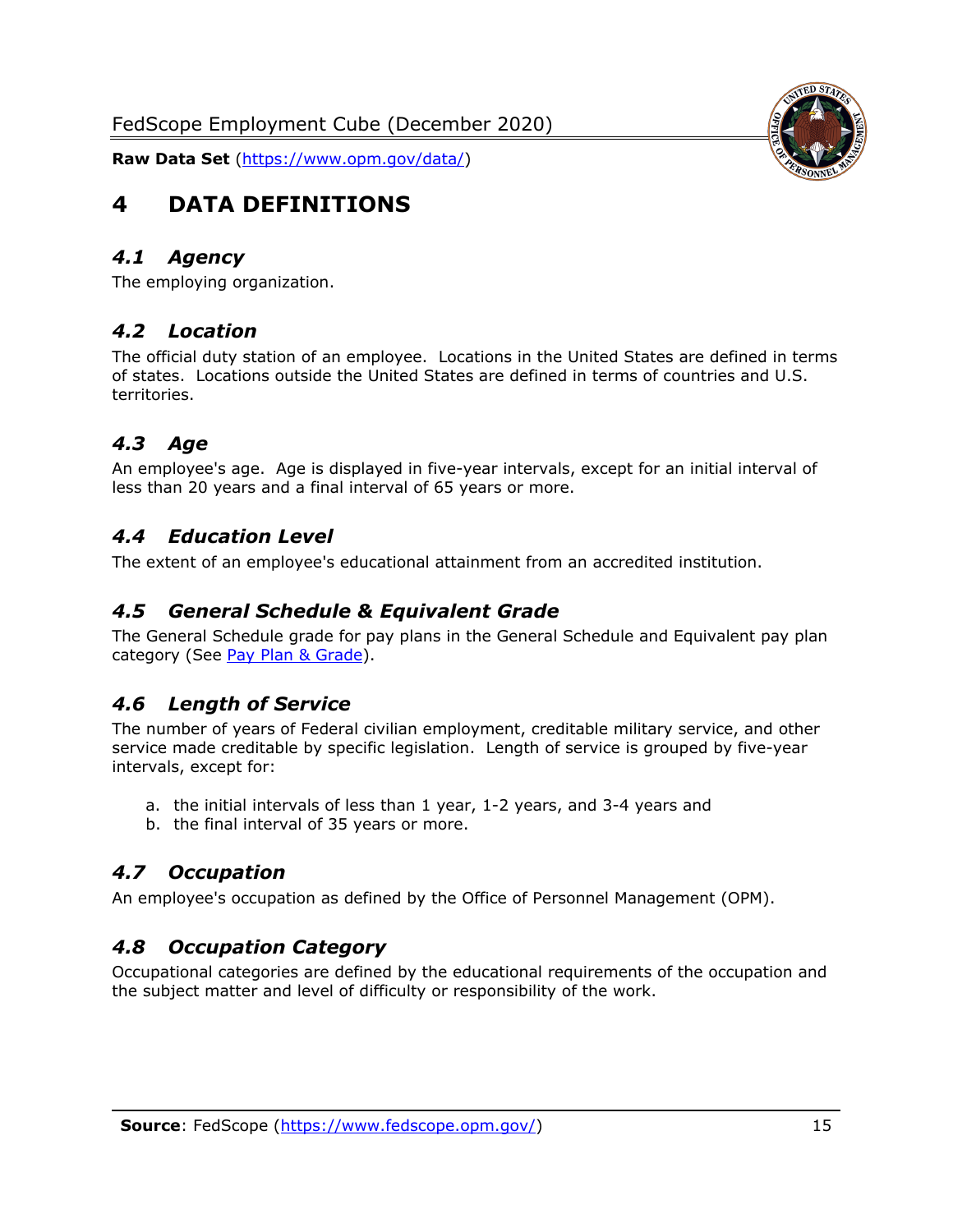#### <span id="page-16-0"></span>*4.9 Pay Plan & Grade*

The pay system and, where applicable, the grade used to determine an employee's basic pay rate. Grade denotes a hierarchical position in a pay plan and is sometimes referred to as level, class, rank, or pay band.

#### <span id="page-16-1"></span>*4.10 Salary Level*

An employee's adjusted basic pay, which is an annualized rate of pay. Adjusted basic pay is the sum of an employee's rate of basic pay plus any locality comparability payment and/or special pay adjustment for law enforcement officers. Salaries are grouped by \$10,000 intervals, except for an initial interval of less than \$20,000 and a final interval of \$180,000 or more.

An employee's actual earnings may be more or less than the annualized rate because of factors such as overtime, shift differentials, less than full time work, or leave without pay.

#### <span id="page-16-2"></span>*4.11 STEM Occupations*

Listing of occupations grouped into the following four occupational series:

- 1. **S**cience
- 2. **T**echnology
- 3. **E**ngineering
- 4. **M**athematics

#### <span id="page-16-3"></span>*4.12 Supervisory Status*

The nature of managerial, supervisory, or non-supervisory responsibility assigned to an employee's position.

#### <span id="page-16-4"></span>*4.13 Type of Appointment*

<span id="page-16-5"></span>An employee's appointment in terms of permanence and competitiveness.

#### *4.14 Work Schedule*

<span id="page-16-6"></span>The time basis on which an employee is scheduled to work.

#### *4.15 Work Status*

A combination of Type of Appointment and Work Schedule data elements. The Work Status data element is limited to "Non-Seasonal Full Time Permanent" and "Other Employees".

#### <span id="page-16-7"></span>*4.16 Date*

<span id="page-16-8"></span>The file date (e.g. December 2020 represented by 202012).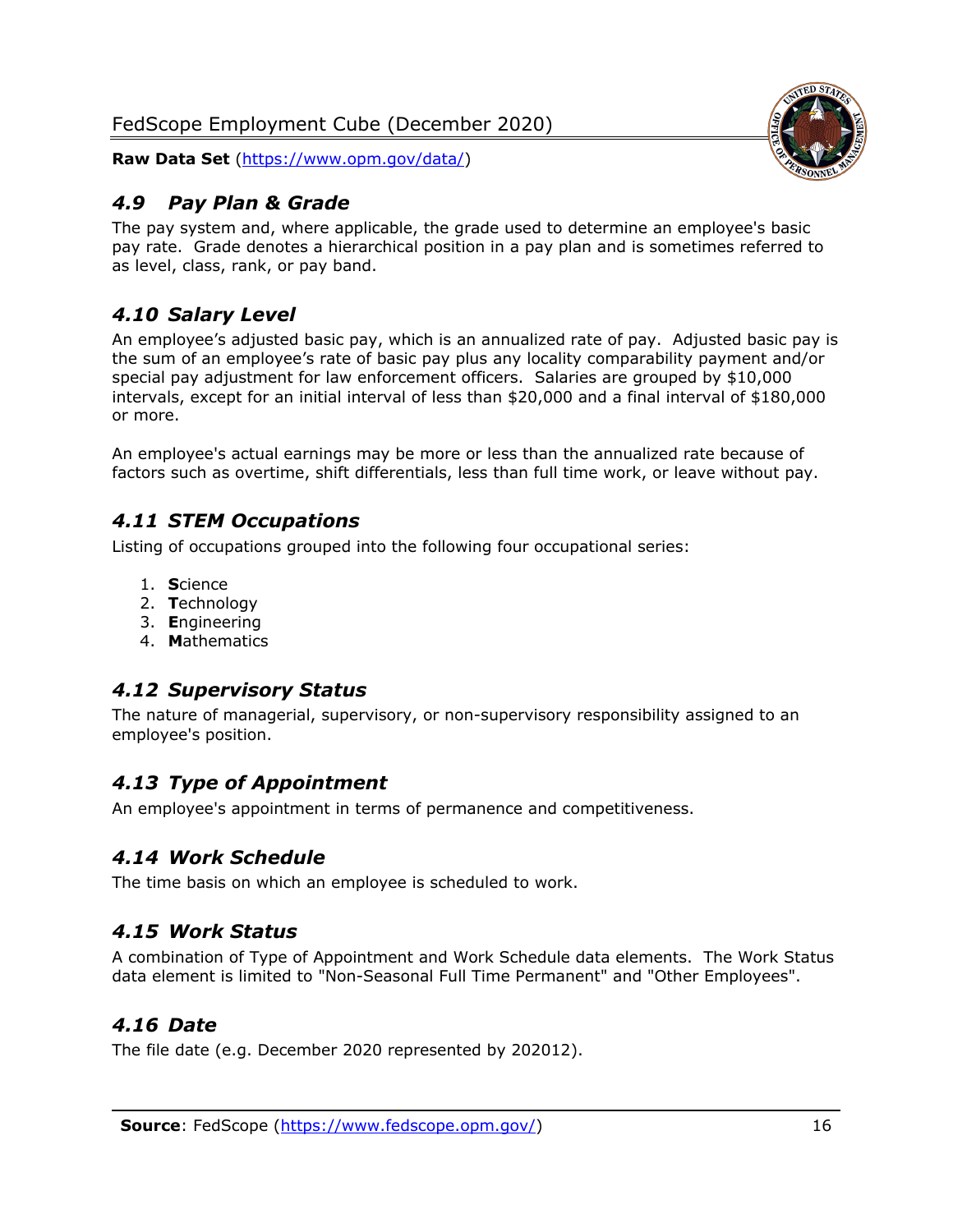#### <span id="page-17-0"></span>*4.17 Employment*

A measure representing the number of employees in pay status at the end of the quarter (or end of the pay period prior to the end of the quarter).

#### <span id="page-17-1"></span>*4.18 Average Salary*

A measure representing the average adjusted basic pay, an annualized rate of pay. Adjusted basic pay is the sum of an employee's rate of basic pay and any locality comparability payment and/or special pay adjustment for law enforcement officers.

An employee's actual earnings may be more or less than the annualized rate because of factors such as overtime, shift differentials, less than full time work, or leave without pay.

Invalid salary values are excluded from the average. A large number of invalid values could invalidate the average. To obtain counts of invalid values, display the data using the Salary Level dimension (See [Salary Level\)](#page-16-1).

#### <span id="page-17-2"></span>*4.19 Average Length of Service*

A measure representing the average number of years of Federal civilian employment and creditable military service.

Invalid values are excluded from the average. A large number of invalid values could invalidate the average. To obtain counts of invalid values, display the data using the Length of Service dimension (See [Length of Service\)](#page-15-6).